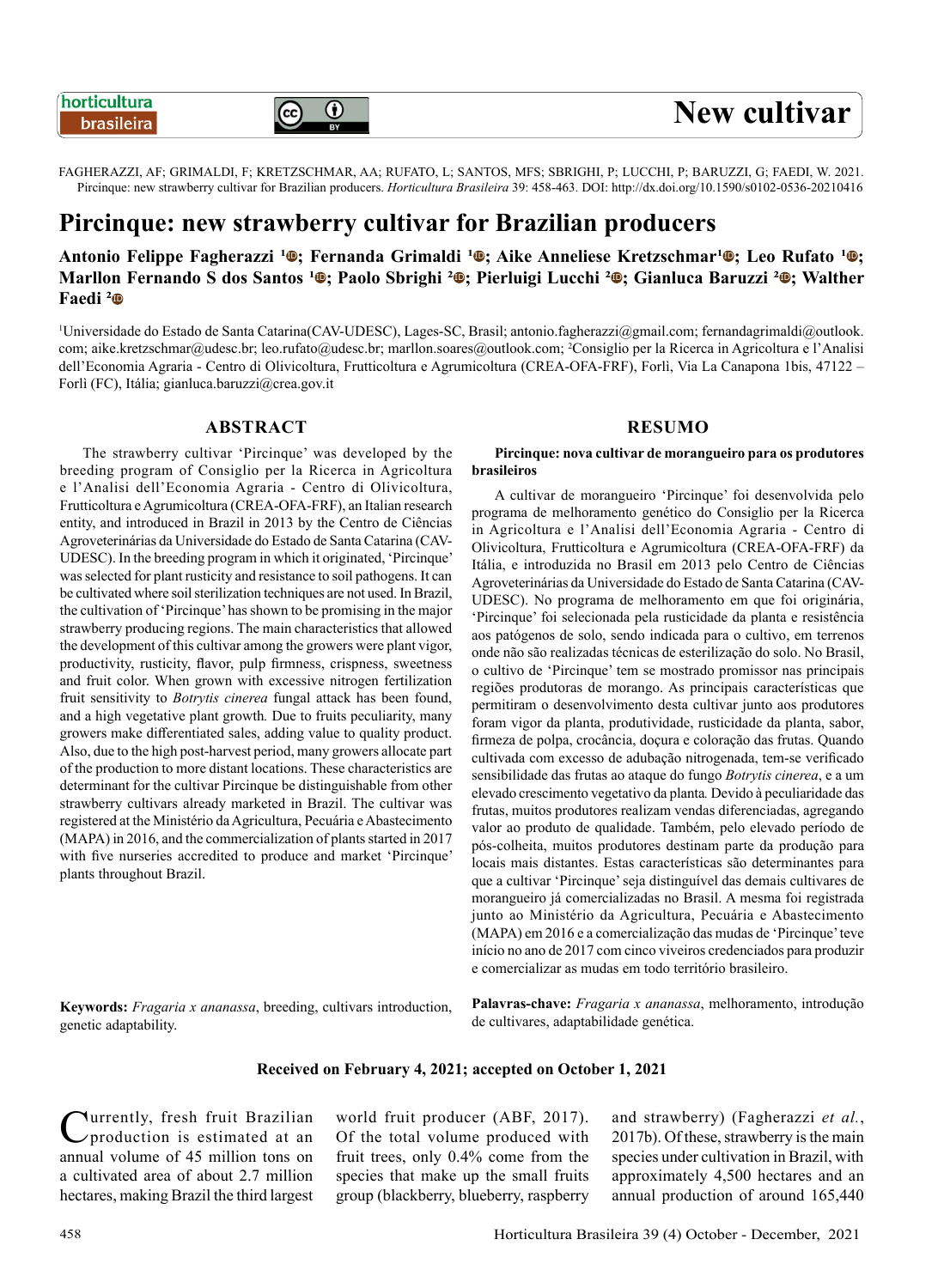The main Brazilian strawberry producing poles are located between the 20° and 32° south latitude parallels (Fagherazzi *et al.*, 2014). Due to the country high edaphoclimatic diversity, the small cultivars number available to producers becomes one of the main difficulties for the strawberry trees' development (Oliveira & Scivittaro, 2011). Therefore, it is important to encourage national genetic improvement programs, as well as the introduction of new strawberry cultivars developed in other countries (Oliveira & Scivittaro, 2011). In the last seven years, ten new cultivars were registered on the National Cultivar Registry (NCR) of the Agriculture, Livestock and Supply Ministry, (ALSM), namely: 'Cristal' (2010), 'Flórida Fortuna' (2011), 'Sabrina ' (2012), 'Benicia' (2013), 'Florida Elyana' (2013), 'Mojave' (2013), 'Sweet Ann' (2013) and 'PRA Estiva', 'Jonica' and 'Pircinque' in 2016 (MAP, 2017).

In Brazil, strawberry production is concentrated in the Albion, San Andreas and Camarosa cultivars, which together represent approximately 60% of fruit crops. Due to the large geographic area where strawberry is cultivated, and due to the different specific conditions of each location, there are few cultivars used by producers (Fagherazzi *et al.*, 2017b). There is a lack of cultivars adapted for the different cultivation locations and for the various cultural techniques that are used by the producers, as all the cultivars used for fruit production come mainly from United States genetic improvement programs. So there are no cultivars developed especially for the Brazilian climate and soil conditions (Carpenedo *et al.*, 2016).

Due to the limited availability of strawberry cultivars with Brazilian producers, Santa Catarina State University, through the Agricultural Sciences Center (ASC-UDESC) signed an "Agreement for the experimentation and dissemination of Italian strawberry genetic material in Brazil". This cooperation agreement between UDESC and Consiglio per la Ricerca in Agricoltura e l'Analisi dell'Economia Agraria - Centro di Olivicoltura,

Frutticoltura e Agrumicoltura (CREA-OFA-FRF) began in 2012 and aims to introduce Italian strawberry genotypes in Brazil. The CREA-OFA-FRF genetic improvement program began in 1960 and since then more than 30 strawberry cultivars have been created. Currently, CREA-OFA-FRF coordinates eight genetic improvement programs located in the main Italy strawberry producing regions (Baruzzi *et al.*, 2017).

Criteria to define, choose and/or indicate a new cultivar are numerous, however the main aspects sought by strawberry genetic improvement programs for plant characteristics are productivity, vigor, fruiting habit, precocity, production seasonality, cold resistance, high temperatures tolerance and diseases and pests' resistance (Castro, 2004). For fruits, the characteristics flavor, aroma, crunchiness, size, uniformity, shape, pulp firmness and epidermis color, brightness, soluble solids content, acidity and resistance to rot are desired (Castro, 2004). Strawberries qualitative characteristics are not only based on uniformity, size and color, but also on the complex balance between sweetness, aroma and texture (Jouquand *et al.*, 2008).

Given the above, the objective of this research was to validate in Brazil the use of the Italian strawberry cultivar 'Pircinque', making it a new cultivation option for strawberry producers.

#### **VARIETAL HISTORY**

**Origin:** 'Pircinque' cultivar was created in Italy by CREA-OFA-FRF through a public-private genetic improvement program in partnership with Piraccini Secondo Ltda Company. The objective of this genetic improvement program is the search for strawberry cultivars widely adapted to the edaphoclimatic conditions of Metaponto, a locality established in the Basilicata Region, southern Italy (Baruzzi *et al.*, 2017).

'Pircinque' (selection PIR 04.228.05) was originated from a controlled crossing between the cultivars Nora x Ventana, carried out in 2004, in the

city of Cesena (FC). In the first plants generation obtained by crossing, in 2006, in the city of Scanzano Jonico, the PIR genotype 04.228.05 was selected in the genetic field of 'seedlings' due to the characteristics of growth habit, plant rusticity, large, uniform and conical shape fruits, and the plant sensitivity to the short photoperiod (Faedi *et al.*, 2014).

**Creators:** Dr. Walther Faedi, Dr. Gianluca Baruzzi (Faedi *et al.*, 2014).

**Rights ownership:** CREA-OFA-FRF and Piraccini Secondo Ltda.

**Commercial management and intellectual property:** In the European Union under the responsibility of CREA-OFA-FRF and in Brazil by UDESC.

**Introduction:** in 2013 UDESC introduced in Brazil eleven strawberry genotypes from different genetic improvement programs of CREA-OFA-FRF, including the cultivar 'Pircinque', which at that time was a newly disseminated cultivar in Italy.

**Seedling propagation and sale:**  in the European Union, the nurseries licensed by CREA-OFA-FRF are: Viveiro COVIRO, APOFRUIT Itália and Piraccini Secondo Ltda. In Brazil, the nurseries licensed by UDESC are: Viveiro Fragaria Brasil, Viveiro Pasa, Viveiro Amauri Donizetti De Moraes, Viveiro Airton Donizetti Binoti and Viveiro de mudas Irmãos Baptistella Ltda.

#### **VARIETAL DESCRIPTORS**

**Plant:** 'short day' cultivar, with semi-erect growth habit and high leaf density, vigor and hardiness (Figure 1A).

**Leaves:** large, light green color, low or almost absent internerval bulging, medium brightness and no variegation (Figure 1B).

**Central leaflet:** same length in relation to width, base shape classified as acute, crenated margin and flat shape in cross section.

**Petiole:** long length and with hair in the perpendicular position.

**Inflorescence:** with small flowers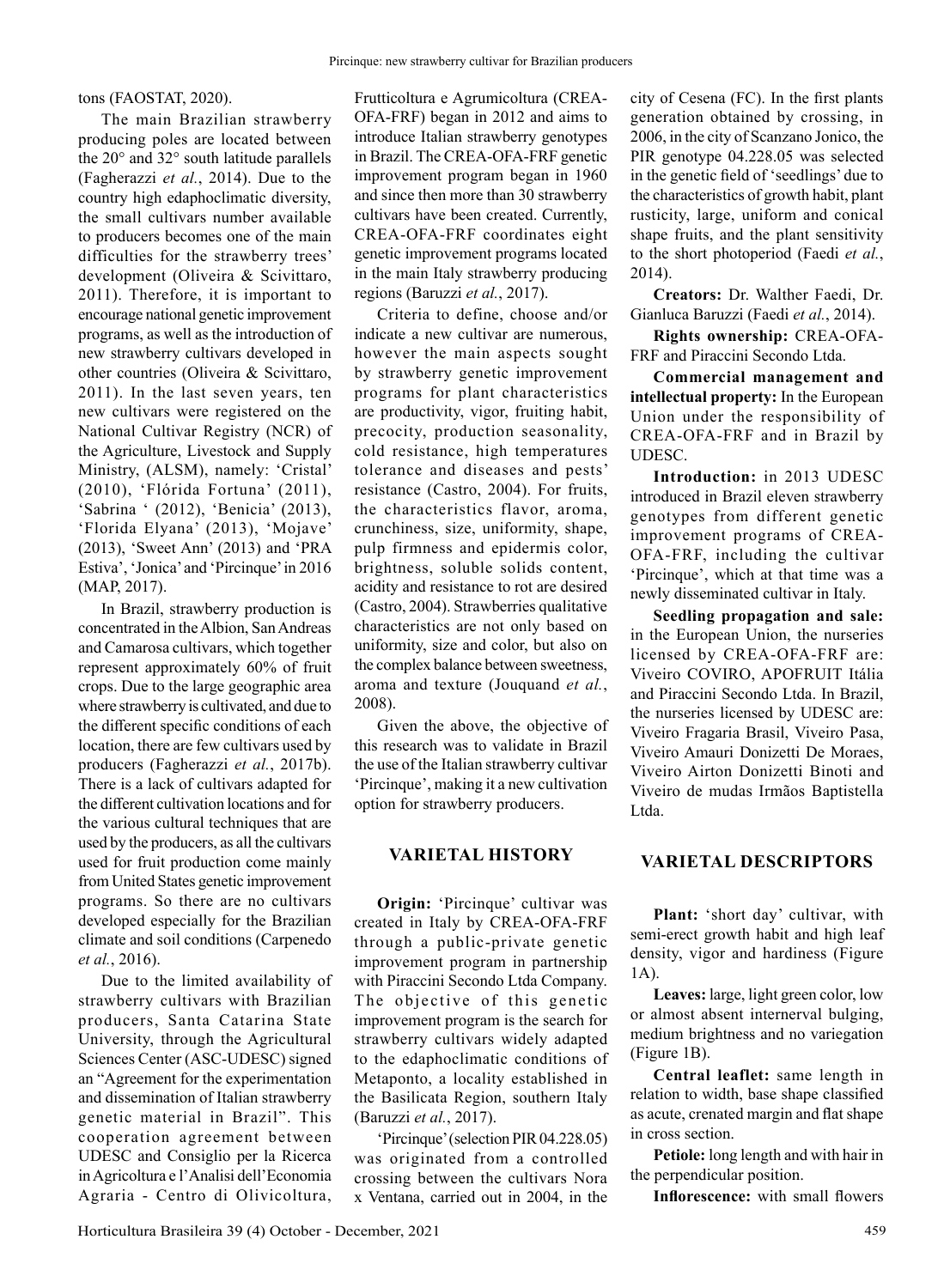amount.

**Flower:** large diameter, larger calyx in relation to the corolla and with stamens presence.

**Fruit:** pulp and heart color classified as light red (Figure 1C), firm fruit, very large, uniform conical shape, much longer than wide, uniform medium red color, strong shine (Figure 1D), achenes positioned below from the surface level, prominent insertion of the chalice, sepals upwards (direction opposite to the fruit), equal diameter of the chalice and median adhesion to the chalice.

### **AGRONOMIC DESCRIPTORS**

**Planting:** preferably carried out under mild temperature conditions (<7°C). It is recommended that planting starts in March for the southern region. For places with high temperatures  $(>=25°C)$ , in plantings to be carried out with bare-root fresh plants containing leaves, it is essential to use sprinkler, micro-spray, or mist irrigation systems,

so that the leaves and plants are not exposed to dehydration. For the best productive performance, it is advisable that the planting window be completed by the first half of May, allowing the stages of induction and floral differentiation to be uninterrupted by adverse weather conditions, such as the lack of winter cold (Manakasem & Goodwin, 2001). 'Pircinque' cultivar can be grown in soil and/or in different off-ground cultivation systems.

**Planting density:** in the soil it can vary from 40 to 60 thousand plants per hectare, different spacing between plants and rows being adopted: 30 x 30 cm; 30 x 35 cm; 30 x 40 cm; 30 x 50 cm; 35 x 40 cm; 40 x 40 cm. For off-ground cultivation, it is advisable to use a density of five to seven plants per linear meter (13 to 20 cm spacing between plants). Due to the characteristics of the cultivar, it is advisable to adopt spacing that provides lower plant densities per hectare or per linear meter.

**Nutrition:** due to the rusticity and plant high vigor, it is recommended to reduce the use of nitrogen fertilizers



Figure 1. Characteristics of plants (A and B) and fruits (C and D) of strawberry cultivar 'Pircinque'. Lages, CAV-UDESC, 2018.

and avoid the use of organic compounds rich in nitrogen in 'base fertilization'. Excessive vigor in plants can directly favor the increase in leaf area and cell turgor, creating a favorable condition for the entry of diseases, especially gray mold caused by the fungus *Botrytis cinerea*, and for decreasing the firmness of fruit pulp. Studies also report that excessive doses of nitrogen can increase the acidity of strawberry fruits, decrease fruit production and the crown diameter of plants (Andriolo *et al.*, 2011). Better control of nitrogen levels can positively influence plant development without intensifying the stimulus for vegetative growth (Otto *et al.*, 2009). On the other hand, the plants of the 'Pircinque' cultivar demonstrate to be more demanding for the nutrients calcium, phosphorus, magnesium and micronutrients.

**Production:** can start from 45 days after the planting date in places with 'hot' climate, and around 120 days after planting in places with 'cold' climate, with severe winters.

**Harvest:** due to the qualitative characteristics of the fruit, especially the high pulp firmness and uniform red color, it is advisable to harvest 'Pircinque' fruits when they reach almost all of the surface of the epidermis with an intense red color.

**Post-harvest:** due to the high pulp firmness characteristic of the cultivar, the fruits have a long shelf-life and the uniform red color is maintained during cold storage (Faedi *et al.*, 2014). However, the pulp firmness and post-harvest characteristics may be influenced by the environment and cultural treatments, especially irrigation, nutrition and fruit harvesting point (Santos, 1999).

**Commercialization:** due to the qualitative characteristics of the fruits, which meet the main demands of producers and consumers, their commercialization can be carried out in a differentiated way, adding value and building consumer loyalty.

**Diseases:** as it is a rustic cultivar with an expansive root system, the plant's tolerance to soil pathogens and to the attack of mites is verified, making it a cultivation possibility for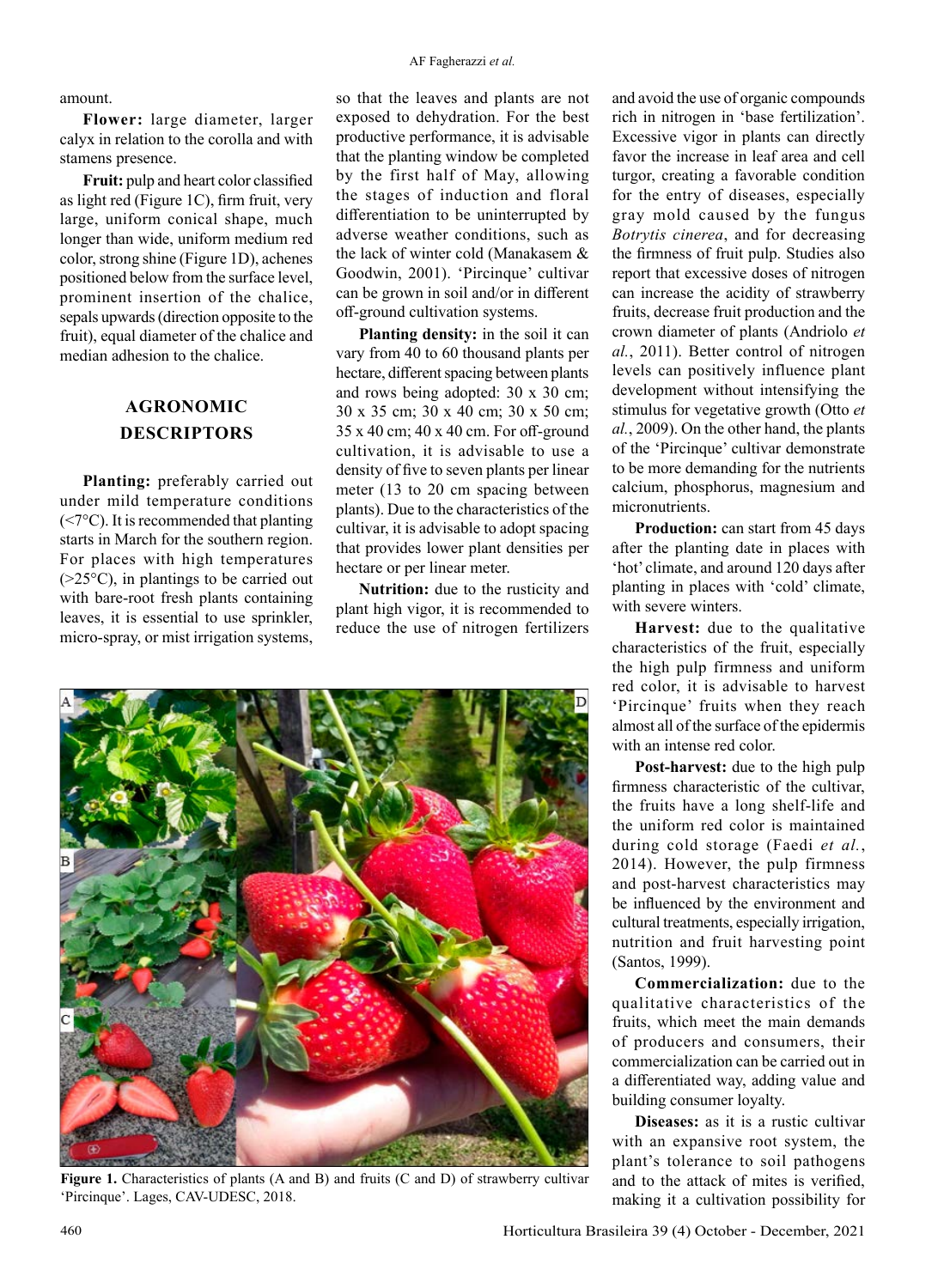organic producers. On the other hand, it is susceptible to *Botrytis cinerea* (grey mold) and *Sphaerotheca macularis* (powdery mildew) (Faedi *et al.*, 2014).

## **AGRONOMIC PERFORMANCE**

Through cultivar comparison studies, it is possible to judge and indicate which cultivars are adapted to specific locations as a function of edaphoclimatic conditions and cultivation techniques (Baruzzi *et al.*, 2017).

To validate the performance of 'Pircinque' cultivar in Brazil, the present study was conducted in two cultivation cycles (2014/2015 and 2015/2016) in Santa Catarina "Planalto Sul" region, where the 'Pircinque' cultivar was subjected to two different studies: a) comparison test with the cultivars most used by Brazilian producers (Camarosa and Albion); and b) to evaluate the response of 'Pircinque' cultivated with two different types of seedlings (bareroot fresh plants). For both studies, the seedlings were produced by a national nursery, which had the National Register of Seeds and Seedlings (RENASEM). The practices adopted in the research were conventional soil cultivation, in a cover system with low tunnels. The experimental design used was randomized blocks, with four plots containing 11 useful plants.

We observed in 'Pircinque' a smaller number of fruits emitted per plant, differing from 'Camarosa', the cultivar that emitted more fruits in the two evaluation cycles (Table 1). In current genetic improvement programs, an important characteristic is the size of the fruits. It is preferable for a cultivar to emit less fruits, as long as they are larger. Thus, a producer would have less demand in labor to carry out the harvests. For the characteristic of fruits fresh mass, we verified in the cultivar 'Pircinque' fruits of larger size during the 2014/2015 cycle, while in the 2015/2016 cycle similar performance was observed in three cultivars.

For total production variable, the cultivar 'Pircinque' did not differ from the cultivars 'Albion' and 'Camarosa' during the first evaluation cycle; in the second cycle, it showed 25% higher

**Table 1.** Mean values of number of fruits (NF), fruit weight (FW), total production (TP), soluble solids (SS) and pulp firmness (PF) of the cultivars evaluated during two growing cycles. Lages, CAV-UDESC, 2018.

| Cultivar               |                 | NF                | FW                   | TP                                                                                               | SS               | PF               |  |  |  |  |
|------------------------|-----------------|-------------------|----------------------|--------------------------------------------------------------------------------------------------|------------------|------------------|--|--|--|--|
|                        | <b>Planting</b> |                   |                      | (un plant <sup>-1</sup> ) (g fruit <sup>-1</sup> ) (g plant <sup>-1</sup> ) ( <sup>o</sup> Brix) |                  | (g)              |  |  |  |  |
| Cycle 2014/2015        |                 |                   |                      |                                                                                                  |                  |                  |  |  |  |  |
| Albion                 |                 | $45.0$ ab         | 19.6 <sub>b</sub>    | $748.6$ <sup>ns</sup>                                                                            | 7,2 b            | 310 <sub>b</sub> |  |  |  |  |
| Camarosa               | 08/04/2014      | 48.3a             | 18.9 <sub>b</sub>    | 730.5                                                                                            | 7,4 b            | 290 b            |  |  |  |  |
| Pircinque              |                 | 41.0 <sub>b</sub> | 22.2a                | 744.3                                                                                            | 8,5 a            | 350a             |  |  |  |  |
| Average                |                 | 44.7              | 20.2                 | 741.1                                                                                            | 7,7              | 317              |  |  |  |  |
| DMS (0,05)             |                 | 5.0               | 2.5                  | 231.2                                                                                            | 0,7              | 25               |  |  |  |  |
| CV(%)                  |                 | 4.5               | 4.9                  | 12.4                                                                                             | 3.7              | 3.2              |  |  |  |  |
| <b>Cycle 2015/2016</b> |                 |                   |                      |                                                                                                  |                  |                  |  |  |  |  |
| Albion                 |                 | 37.6c             | $18.6$ <sup>ns</sup> | 674.3 b                                                                                          | 6.5 <sub>b</sub> | 324 ab           |  |  |  |  |
| Camarosa               | 10/04/2015      | 65.0a             | 17.2                 | 959.6 a                                                                                          | 5.7c             | 309 <sub>b</sub> |  |  |  |  |
| Pircinque              |                 | 49.6 b            | 19.2                 | 838.3 a                                                                                          | 7.8a             | 357 a            |  |  |  |  |
| Average                |                 | 50.7              | 18.4                 | 824.1                                                                                            | 6.7              | 330              |  |  |  |  |
| DMS(0.05)              |                 | 7.3               | 2.5                  | 137.3                                                                                            | 0.7              | 35               |  |  |  |  |
| CV(%)                  |                 | 5.0               | 4.8                  | 5.7                                                                                              | 4.0              | 3.7              |  |  |  |  |

\*Means followed by the same letter in the column do not differ statistically from each other by the 5% level Tukey test probability of error; DMS= minimum significant difference. <sup>ns</sup> not significant.

productivity compared to 'Albion', however, not differing from 'Camarosa'. In terms of soluble solids, the 'Pircinque' cultivar performs better than the other cultivars for both agricultural cycles. We also observed in 'Pircinque' greater fruit pulp firmness, superior or similar to 'Albion' and superior to 'Camarosa'. 'Pircinque' is characterized by the balance of the main desired characteristics, productivity associated with the quality of the fruit.

In the second study with 'Pircinque', comparing the use of plug plant and bare-root fresh plants, no significant difference was observed in the main characteristics evaluated during the two agricultural cycles (Table 2). Thus, for the "Planalto Sul" Santa Catarina region, in 'Pircinque' cultivation the type of seedling used by the producer is independent, however, he can opt for the seedling with a lower acquisition cost.

Previous studies have already compared 'Pircinque' cultivar behavior in other countries. In a study comparing six cultivation sites (four in the Huelva Region, Spain; and two in the Basilicata Region, Italy), in comparison with 11 other strawberry cultivars (Amiga, Antilla, Benicia, Camarosa, Florida Fortuna, Fuentepina, Mojave, Primoris, San Andreas, Sabrosa® Candonga and Splendor), 'Pircinque' was characterized as a vigorous cultivar, with high productivity, with large, very sweet and firm fruits, standing out together with the cultivars Primoris, Camarosa and Sabrosa® Candonga (Medina *et al.*, 2014).

In another research carried out in Southern Italy, the 'Pircinque' cultivar obtained the highest total production  $(809 \text{ g plant}^{-1})$ , fresh fruit mass  $(30.6$ g fruit<sup>-1</sup>), texture (575 g), sucrose (2.3) g)/100 g), fructose  $(2.2 \text{ g}/100 \text{ g})$  and glucose (2.5 g/100 g) compared to 'Camarosa' and 'Sabrosa-Candonga®' cultivars (Faedi *et al.*, 2014). In Brazil, a study comparing six strawberry cultivars (Camarosa, Oso Grande, Strawberry Festival, Albion, Jonica and Pircinque) under the conditions of the "Planalto Sul Catarinense" found in the 'Pircinque' cultivar the highest correlations between 'pulp firmness' (g fruit<sup>-1</sup>) x total production (g plant<sup>-1</sup>)';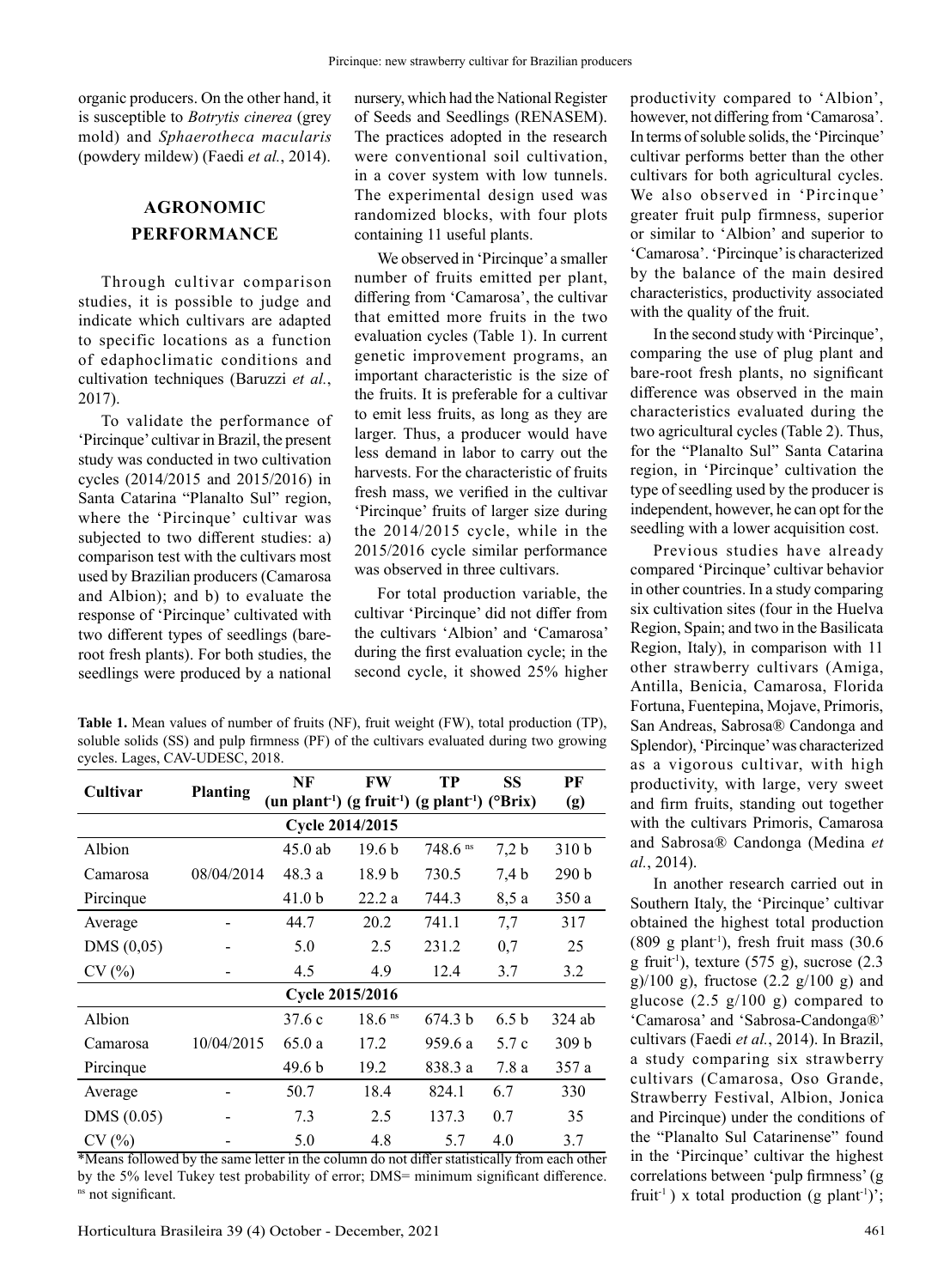| Table 2. Mean values of number of fruits (NF), fruit weight (MF), total production (PT),     |
|----------------------------------------------------------------------------------------------|
| soluble solids (SS) and pulp firmness (PF) of the strawberry cultivar 'Pircinque' cultivated |
| with different types of plants during two growing cycles. Lages, CAV-UDESC, 2018.            |

| Pircinque       | <b>Planting</b> | NF                                                                          | <b>FW</b> | TP   | <b>SS</b>        | PF   |  |  |  |  |
|-----------------|-----------------|-----------------------------------------------------------------------------|-----------|------|------------------|------|--|--|--|--|
|                 |                 | (un plant <sup>-1</sup> ) (g fruit <sup>-1</sup> ) (g plant <sup>-1</sup> ) |           |      | $(^{\circ}Brix)$ | (g)  |  |  |  |  |
| Cycle 2014/2015 |                 |                                                                             |           |      |                  |      |  |  |  |  |
| Bare root       | 08/04/2014      | $67.3^{ns}$                                                                 | 19.7      | 826  | 8.7              | 415  |  |  |  |  |
| Plug Plant      | 08/04/2014      | 71.6                                                                        | 20.2      | 976  | 8.5              | 393  |  |  |  |  |
| Average         |                 | 69.5                                                                        | 19.9      | 901  | 8.6              | 404  |  |  |  |  |
| DMS(0.05)       |                 | 11.1                                                                        | 4.2       | 247  | 0.6              | 54   |  |  |  |  |
| CV(%)           |                 | 7.1                                                                         | 9.3       | 12.0 | 3.1              | 5.8  |  |  |  |  |
| Cycle 2015/2016 |                 |                                                                             |           |      |                  |      |  |  |  |  |
| Bare root       | 10/04/2015      | 46.5 <sup>ns</sup>                                                          | 19.8      | 805  | 8.1              | 437  |  |  |  |  |
| Plug Plant      | 10/04/2015      | 49.4                                                                        | 19.0      | 878  | 7.8              | 416  |  |  |  |  |
| Average         |                 | 47.9                                                                        | 19.4      | 841  | 8.0              | 427  |  |  |  |  |
| DMS (0.05)      |                 | 23.0                                                                        | 2.7       | 83   | 1.3              | 168  |  |  |  |  |
| CV(%)           |                 | 13.6                                                                        | 4.0       | 2.8  | 4.8              | 11.2 |  |  |  |  |

\*Means followed by the same letter in the column do not differ statistically from each other by the 5% level Tukey test probability of error; DMS= minimum significant difference. <sup>ns</sup> not significant.

'soluble solids (°Brix) x total production  $(g$  plant<sup>-1</sup>)' and between 'soluble solids ( $^{\circ}$ Brix) x pulp firmness (g fruit<sup>-1</sup>)' (Fagherazzi *et al.*, 2017a).

## **REGISTRATION, PROTECTION, COMMERCIAL DISSEMINATION AND LICENSING**

CREA-OFA-FRF and Piraccini Secondo Ltda. company, delegated to UDESC the right to register, protect, disseminate and commercially exploit the intellectual property of the 'Pircinque' cultivar for the Brazilian territory. The cultivar has been registered with the National Cultivar Registry (RNC) since 03/23/2016 under number 35355 and with the intellectual property protection certificate number 20180069.

Currently, UDESC has licensed five nurseries to produce and market 'Pircinque' seedlings. They are: Viveiro Fragaria Brasil, Pouso Alegre-MG, phone: (35) 99704 5678; Viveiro Pasa, Farroupilha-RS, phone (54) 99913 2223; Nursery Amauri Donizetti De

Moraes, Socorro-SP, phone (19) 99753 6440; Airton Donizetti Binoti Nursery, Socorro-SP, phone (19) 99148 2994; and Seedling Nursery Irmãos Baptistella Ltda, Itatiba-SP, phone (11) 97547 2989.

**Basic plant and matrices:** the basic plants of the 'Pircinque' cultivar are registered with the Agriculture Ministry under registration number SC-0123/2017 and are maintained by the Fruit Growing sector, at the UDESC Agricultural Science Campus. The basic plant is cultivated for the propagation of new plants and for the collection of meristems, which will serve to produce mother plants through *in vitro* cultivation.

**For more information:** other information can be requested and/or accessed through the following media:

*Correspondence***:** Centro de Ciências Agroveterinárias da Universidade do Estado de Santa Catarina, CAV-UDESC, Av. Luiz de Camões, 2090, Bairro Conta Dinheiro, 88520-000, Lages-SC.

*Phones***:** +55 (49) 3289 9179, (49) 3289 9159 and (49) 3289 9173.

*Website***:** <http://www.cav.udesc.br>

*E-mail***:** [fruticulturaudesc@gmail.](mailto:fruticulturaudesc@gmail.com) [com](mailto:fruticulturaudesc@gmail.com)

#### **ACKNOWLEDGMENTS**

The authors thank the rural producers who contributed to the development of the 'Pircinque' cultivar, and the public and private research and extension entities, CAV-UDESC, UDESC, CREA-OFA-FRF, FAPESC, CAPES, CNPq, IFRS, IFSC, UCS, EMBRAPA, MAPA, CENARGEM, EPAGRI, EMATER-RS, EMATER-MG, Nursery Fragaria Brasil, Nursery Pasa, Nursery Amauri Donizetti de Moraes, Nursery Airton Donizetti Binoti, Nursery of seedlings Irmãos Baptistella Ltda., and the company Piraccini Secondo Ltda., for the support, promotion of research, granting of scholarships and in the assistance and execution of the activities carried out.

#### **REFERENCES**

- ABF Anuário Brasileiro de Fruticultura. 2017. Santa Cruz do Sul. 49p.
- ANDRIOLO, JL; ERPEN, L; CARDOSO, FL; COCCO, C; CASAGRANDE, GS; JÄNISCH, DI. 2011. Nitrogen levels in the cultivation of strawberries in soilless culture. *Horticultura Brasileira* 29: 516-519.
- BARUZZI, G; BALLINI, L; BARONI, G; BIROLLI, M; CAPRIOLO, G; CARULLO, A; D'ANNA, F; FUNARO, M; LUCCHI, P; MAGNANI, S; MALTONI M; SBRIGHI, P; TURCI, P; FAEDI, W. 2017. Updates on Italian strawberry breeding programs coordinated by CREA-OFA-FRF. *Acta Horticulturae*, 1156: 179-184.
- CARPENEDO, S; ANTUNES, LEC; TREPTOW, RO. 2016. Caracterização sensorial de morangos cultivados na região de Pelotas. *Horticultura Brasileira* 34: 565-570.
- CASTRO, RL. Melhoramento genético do morangueiro: avanços no Brasil. 2004. In: SIMPÓSIO NACIONAL DO MORANGO, 2.; ENCONTRO DE PEQUENAS FRUTAS E FRUTAS NATIVAS DO MERCOSUL, L, Pelotas. Palestras ... Pelotas: Embrapa Clima Temperado, 2004. p.22-36.
- FAEDI, W; BARUZZI, G; LUCCHI, P; MAGNANI, S; CARULLO, A; MALTONI, ML; MIGANI, M; SBRIGHI, P. 2014. The new 'Pircinque' strawberry cultivar released under Italy's PIR Project. *Acta Horticulturae* 1049: 961-966.
- [FAGHERAZZI, AF;](http://lattes.cnpq.br/8749486333776016) BORTOLINI, AJ; ZANIN, DS; BISOL, L; SANTOS, AM; GRIMALDI, F; KRETZSCHMAR, AA; BARUZZI, G; FAEDI, W; LUCCHI, P; [RUFATO, L.](http://lattes.cnpq.br/2926951390021904) 2017a. New strawberry cultivars and breeding activities in Brazil. *Acta Horticulturae* 1156: 167-170.

FAGHERAZZI, AF; COCCO, C; ANTUNES,